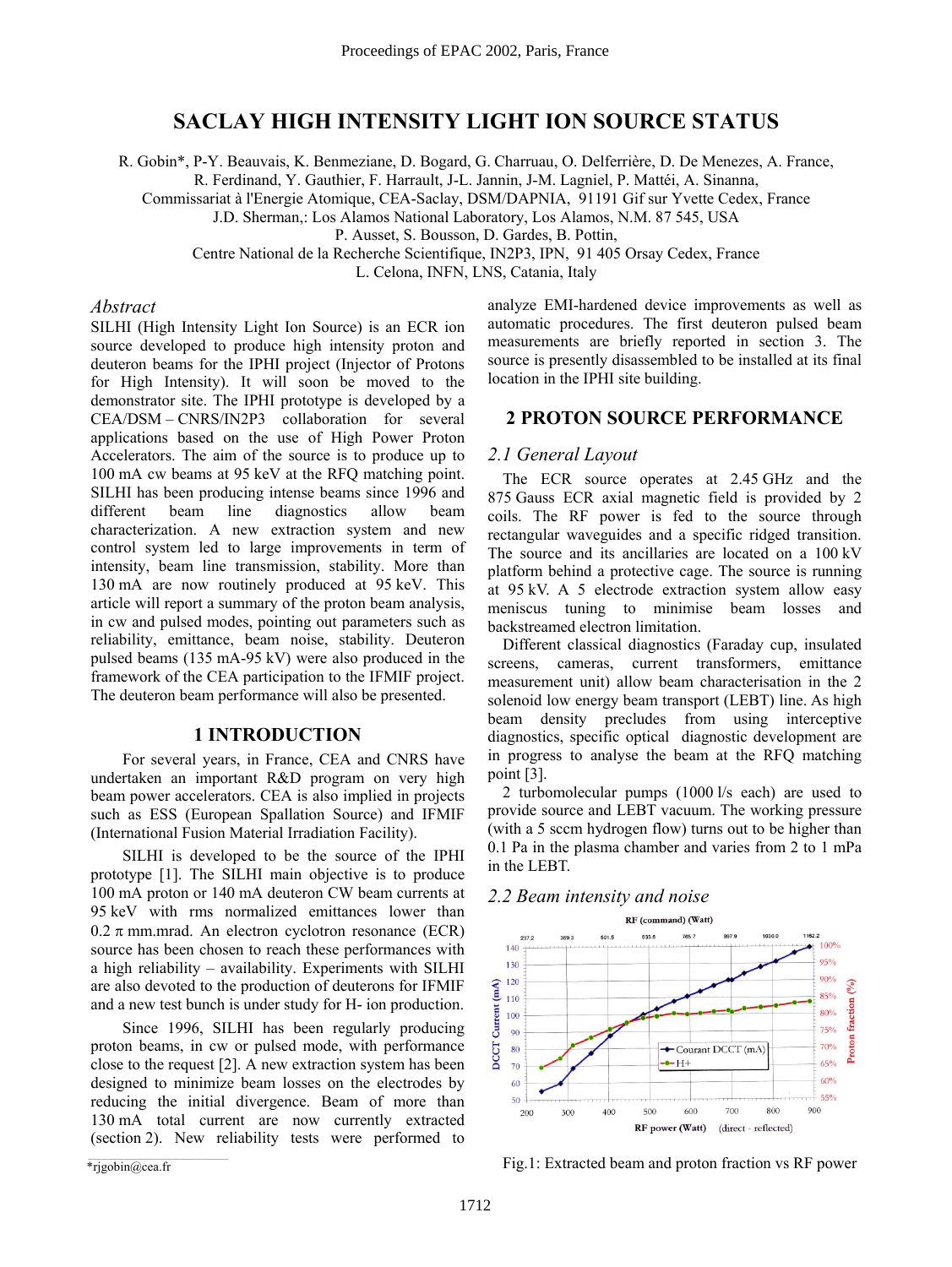The extracted beam intensity is checked by using DC or AC toroids as well as Faraday cup. The DCCT is located at the exit of the source and plots the total extracted current. A maximum of 157 mA has been observed and current as high as 130 mA are routinely extracted. Figure 1 shows the total extracted beam and the proton fraction plotted versus the effective RF power transferred to the plasma.

The 6 MHz bandwidth ACCT installed between the 2 solenoids allows beam noise analysis and/or pulsed beam monitoring. 19 kHz oscillations are transferred to the plasma from the magnetron RF switched power supply (see the recorded spectrum obtained with a 120 mA total beam Fig. 2). A 50 Hz ripple due to alternative magnetron filament heating is also observed. Nevertheless, rms beam noise lower than 1 % is currently achieved and fits in with the RFQ request.



Fig.2: Beam noise spectrum for 120 mA extracted beam

Classical CCD cameras are used for beam position monitoring. Beam interacts with the residual gas in the LEBT and produces excited and ionised gas atoms. In the visible region, emitted light (mainly the Balmer lines of the atomic hydrogen spectrum) gives information on the beam position and current [4].

#### *2.3 Emittance measurements*

The emittance measurement unit could be placed in two different places either at the exit of the source (0.53 m from extraction) or 3.9 m further behind the 2 LEBT solenoids. First, the emittance has been analyzed as a function of the intermediate electrode voltage which modifies the extraction electric field configuration (Fig.3). This experiment has been done with a 97 mA proton beam (120 mA total). Extraction simulations indicated a minimum emittance value for a 40 kV first gap extraction voltage which has been confirm by the measurement. The r-r' rms normalized emittance value varies from  $0.175$  to  $0.15$   $\pi$  mm.mrad while the intermediate electrode voltage is going from 27 to 49 kV. The minimum value has been obtained for 43 kV.

Then the EMU was moved to the second location. Emittance measurements were performed by tuning the intensity, the LEBT magnetic configuration and the intermediate electrode voltage. The beam emittance at the end of the LEBT depends dramatically on the LEBT solenoids values and looks quite stable by varying the extraction electric field configuration. A minimum value of 0.23  $\pi$  mm mrad has been observed downstream a cross over located at the future RFQ entrance for 70 mA transported proton beam.



Fig.3: Source emittance vs intermediate electrode voltage

Previous work [5] also indicated the emittance is strongly dependent on the space charge compensation in the beam line. Heavy gas injection (Ar or Kr) in the LEBT creates a large amount of free electrons which allow space charge compensation and emittance improvements.

#### *2.4 Reliability tests*

Since SILHI delivered its first beam in 1996, several specific tests have been performed to analyze the source reliability-availability. To minimize possible breakdown and to optimize the reliability, different developments and technical choices were progressively adopted.

The following list presents several items developed in this framework:

- Quartz window protected behind a water cooled bend

- Electrode shape optimization to minimize the electric field and the spark rate

- Large safety margins on all Power Supplies (HV and others)

- Optimization of Power Supplies air or water cooling

- Separate cable path and shielding for signals and power

- Galvanic insulation of analog and digital signals

- Use of EMI hardened devices especially for all sensitive electronics and PLC

- Development of beam current feedback

Development of EPICS automatic start/restart procedures

Table 1 summarises the 5 reliability runs. This table shows the reliability-availability can reach higher than 99.5 % with a very low number of beam off within a whole week. Since the source remote control is completely updated with the EPICS system, automatic procedures and home internet network connections allow us to leave the source working without any operator